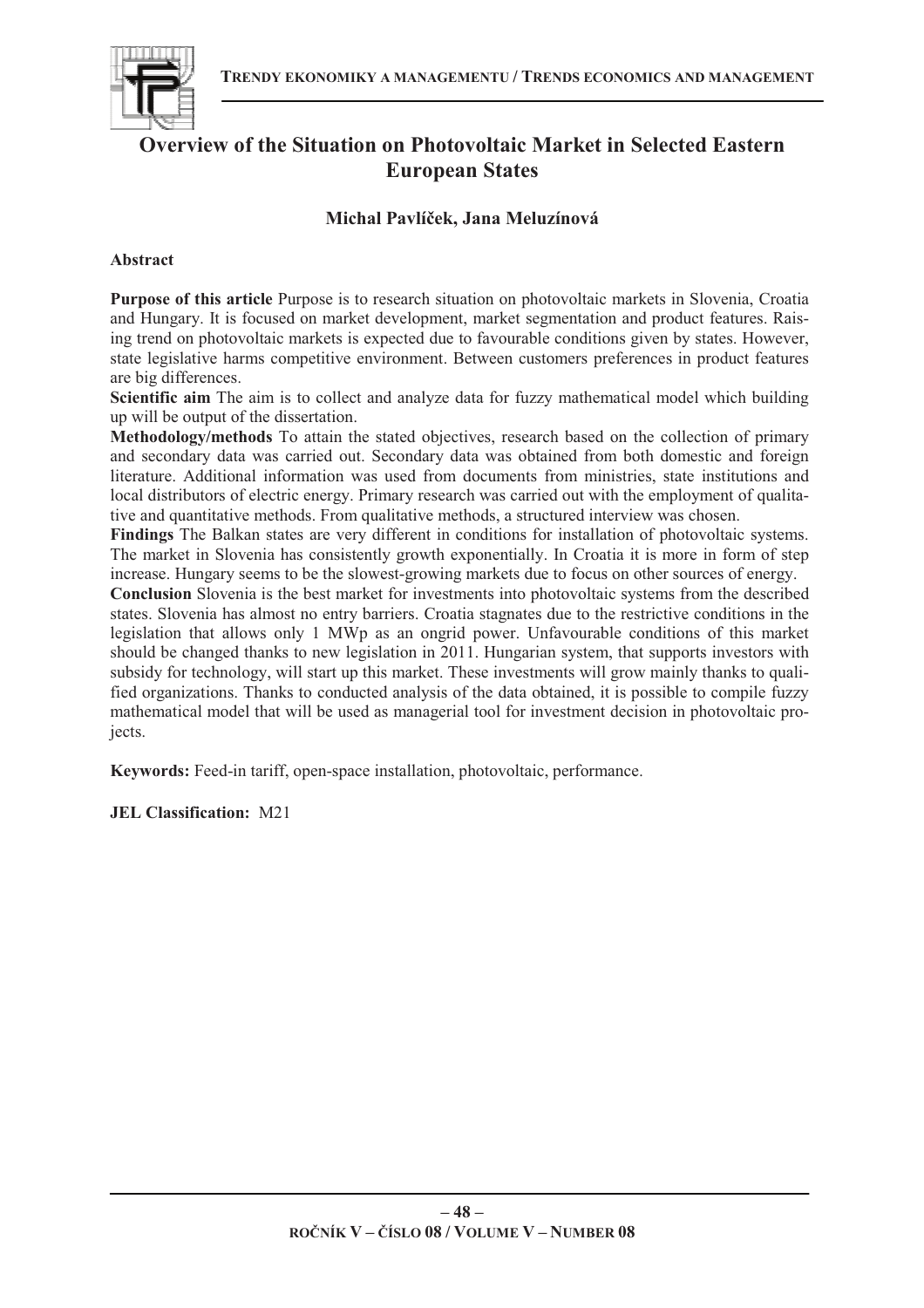#### **Introduction**

This article deals with economic view on environmental protection. To be more precise, this text concentrates on photovoltaic (hereinafter PV) market and its focus is connected to the article named Overview of the Situation on Photovoltaic Market in Selected Countries that deals with the development and differences of PV markets in Western Europe and the Czech Republic (Pavlíček and Kopřivová, 2010). The purpose of this series of papers is to collect and analyze data for fuzzy mathematical model which building up will be output of the dissertation.

Growing energy demand, drop of fuel supplies and environment pollution are reasons that lead to increased research on new energy production systems (Ulieru, Cepisca, and Ivanovici, 2009). In order to avoid further environmental degradation environmental quality should be considered as a target of economic policy (Ierland, 1991). Almost all over the world people are taking steps to privatize the energy industry and promote environmental friendly technologies (Patlitzianas, Doukas, and Psarras, 2006). The European Union has taken aim to raise the use of renewable energy sources which cut carbon dioxide emissions (Ulieru, 2009).

PV systems belong to sources of renewable energy. PV solutions transform sunlight energy into electric energy and are described by modularity, operating autonomy and long operation period (Ulieru, 2009). Several years ago, potential of PV market was not identified by investors, in other words investors did not see its unique financial properties (Awerbuch, 2000). The market with PV systems increased rapidly by 30% in 2003 and future expansion began to shape (Green, 2004). Total capacity passed over 9 GWp all around the world in 2007. 50% share of this performance belonged to the European Union (Cristian, 2008).

Main goal of this article is to discover current situation and consider possible future development in PV markets in Slovenia, Croatia and Hungary. To meet the main goal, three partial aims are set out. First objective is to investigate market development in the selected areas. Market segmentation is the second. Last point is to illustrate product features.

To set up challenging goals for alternative energy sources given by the European Union support system is to help covering costs that appear with installing and running such systems (Ringel, 2006). The development of the PV market is tied to the support policies executed by national governments and defined in national laws. The correction of such incentive schemes can significantly affect the growth of the PV market in any chosen country (Dusonchet and Telaretti, 2010). These systems are related with administrative and regulatory issues, along with the potential of fraud and mafia involvement. Investors need to be aware of such risk (Wright, 2010). Local support policies in PV solutions of selected countries are described in Market Overview and economic analysis of the support mechanisms that are implemented in these countries was employed.

It is possible to divide customers of PV market into three segments. These are on-grid customers, off-grid customers and specialized producers of electricity. On-grid customers cover residential customers (e.g. home constructions) and industrial customers (e.g. factories) and create 78% of global market. Off-grid customers are mid-size industries (weather stations, semaphores, water stations, etc.). Specialized producers of electricity are "solar farms" and it is predicted that this will be the most important market segment (Cristian, 2008).

## **1 Research methods**

To attain the stated objectives, research based on the collection of primary and secondary data was carried out. Secondary data was obtained from both domestic and foreign literature. Additional information was used from documents from ministries, state institutions and local distributors of electric energy. Primary research was carried out with the employment of qualitative and quantitative methods. From qualitative methods, a structured interview was chosen. This approach was applied among 60 representatives of producers and installation companies and more than 30 investors in order to recognize situation on markets. Personal questionnaire survey was selected to execute quantitative research. This method was aimed on investors and end-users to identify product features. Research process used all logical methods available.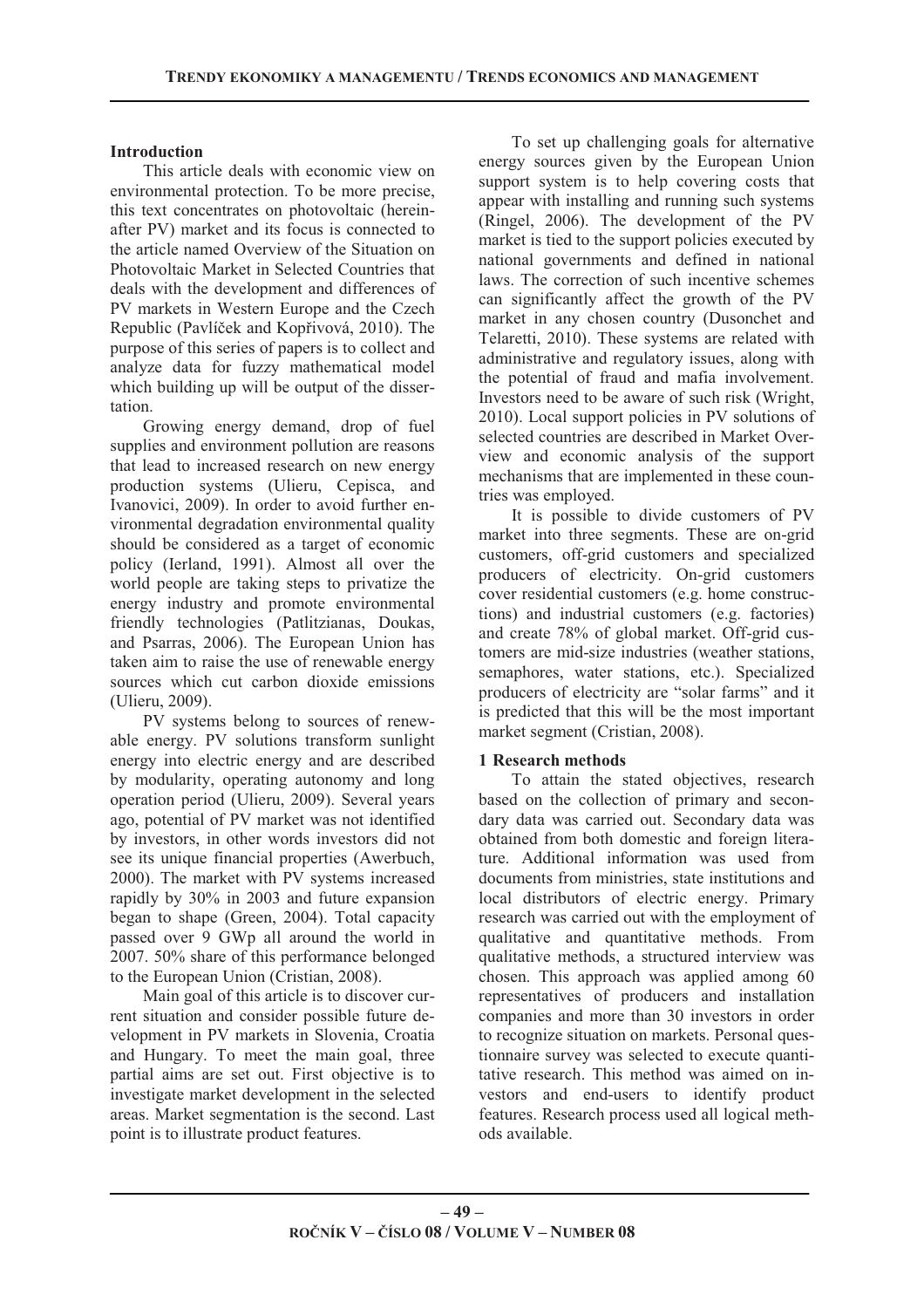## **2 Market overview**

The selected Balkan states are very different in conditions for installation of PV systems. With respect to this fact, it is necessary to present the selected states individually for the reason of better understanding of the situation on the market.

# **2.1 Slovenia**

Apart from the fact that it is the first independent state after the breakup of Yugoslavia, this country is fully self-sufficient and exportoriented; no matter that Slovenia has approx. 2 million of inhabitants. Despite small area, market with renewable energy sources is rising thanks to a smart system of feed-in tariffs that were introduced on the 1st November 2009. The purpose of feed-in tariffs is to ease meet Slovenia's goal that is to create 25% of renewable sources in electricity generation by 2020 (The European Parliament and the Council of the European Union, 2009). The structure of the system is considered as one of the best comparing to others from the former East Bloc. The system in Slovenia is developing to comparable to northern European countries.

Slovenia has developed its basic feed-in tariff into a system of Advanced Renewable Tariffs that is comparable to program in Germany, France, Spain, and Switzerland. The improved system is enlarged by complete and distinct program of tariffs and subventions. The level of tariffs may remind of rate in European Union.

Government stated feed-in tariffs at the level of 0,3864  $\epsilon$ /kW for rooftop installation up to 50kWp and 0,3534  $\epsilon$ /kW for the installations bigger then 50kWp installations and on top of that 15% more for integrated roof-top systems. State supports especially "roof-top" systems with power up to 50 kWp. Feed-in tariffs are lowered on price 0,2610  $\epsilon$ /kW for projects between 10 MWp and 125MWp. However, feed-in tariffs may be decreased by 14% in 2011 (Gipe, 2010)

There are more than 50 companies operating on the market with PV systems in Slovenia. Situation on the market is changing rapidly due the fact that in average 2 new firms enter to this market every month. None of these companies has privileged position on market and each offers a slightly different product. Structure of market refers to monopolistic competition. A Slovenian producer, that exists for 4 years and invests big money into promotion, starts dominating above a number of companies. Other firms present mainly Chinese products but recently these are replaced by German companies that offer higher quality products and are able to cover the whole technology.

## **2.2 Croatia**

Location of Croatia is ideal for installation of PV systems. Energy that comes from the sun is on average from 900 W/m2 to 1400 W/m2. At the same time steady wind helps cooling panels so consequently it increases overall efficiency of these systems. Moreover, costal landscape and islands are not covered with any green vegetation because there is mainly large rocky countryside, and thus it does not lead to devastation of vegetation and occupancy of agriculture areas.

Despite of such favourable conditions for installation of PV systems, Croatian market in fact is closed till the end of the year 2010. Legislation of Croatia allows to install only 1 MWp capacity in years 2009/2010. This restriction put investors into stress. They knew that who installs 1 MWp first, he/she stops connecting to distribution network for the rest of investors. It was connected to the grid only 90kWp till now. But there are installations with a total capacity of ca. 400kWp, where one of them is a 200 kWp installation close to highway from Zagreb to Rijeka, but this one has not been connected to distribution network till nowadays.

Nevertheless, another way of using PV installations was found by a telecommunication company. The installations are used for supplying mobile phones antenna and their monitoring. The company installed PV systems over many Croatian islands and seaside. The third way of using PV installations in Croatia is small island systems with capacity up to 3 kWp for houses and cottages without electricity.

Feed-in tariffs are 3,40 HRK for PV systems up to 10 kWp, 3,00 HRK for installations with capacity from 10 kWp to 30 kWp and 2,10 HRK in case of capacity over 30kWp (Croatian Energy Regulatory Agency, 2010, Energetski institut Hrvoje Požar, 2007. Exchange rate is 1 EUR for 7,344 HRK on the 20th October 2010 (European Central Bank, 2010).

Legislative provisions can be found under: NN 33/07 Regulation on the fees and regulation on minimum share of electricity produced from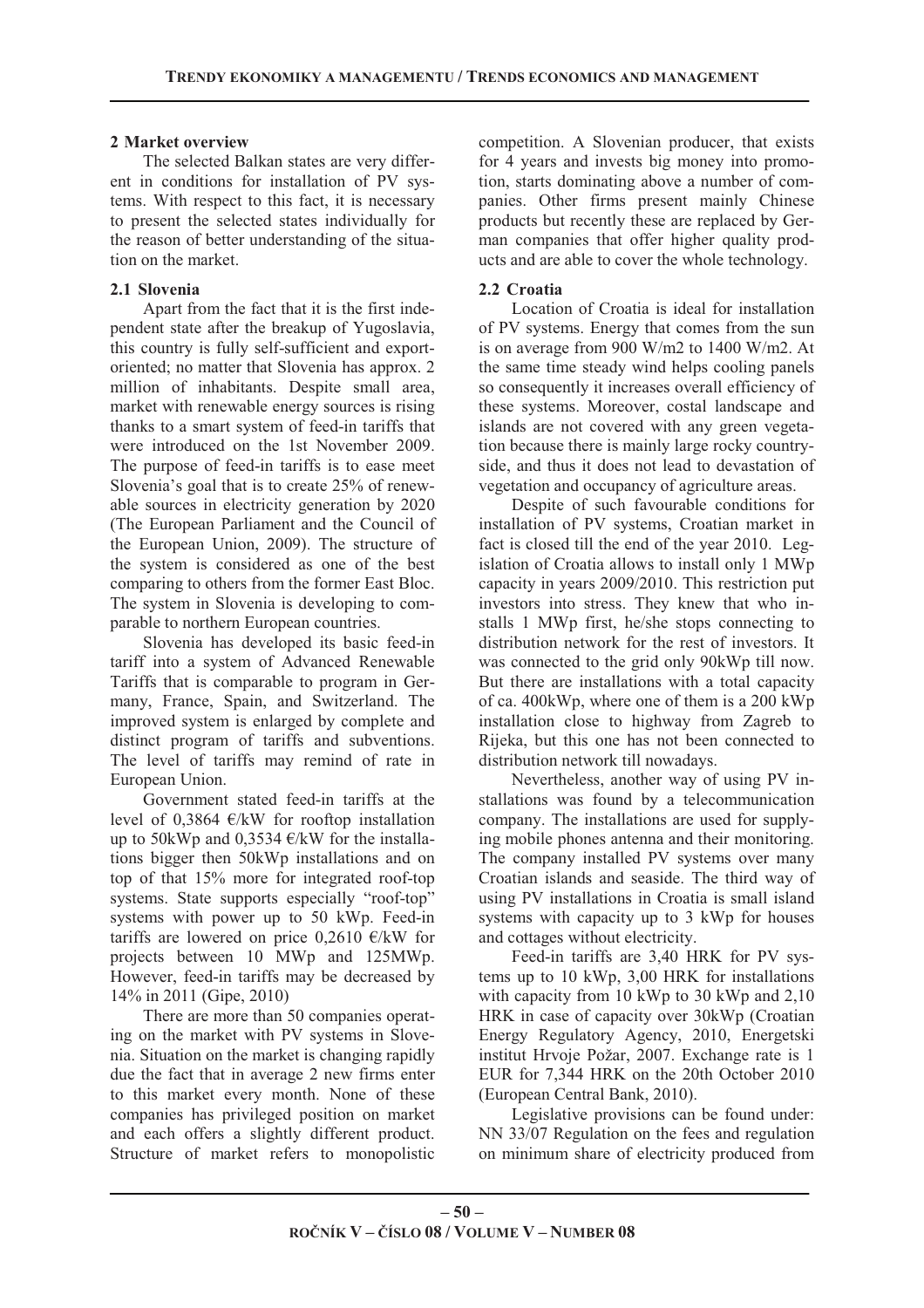renewable energy sources, NN 67/07 Law on electricity market, with additional regulation OG 67/07 Regulation on the usage of renewable energy sources and combined heat production and NN 76/07 Law on urban planning (Slavica, 2009).

For the coming year of 2011, new legislation is planned that should give chance for more installations. Its text has not been disclosed yet. Experts of local conditions speculate on market with capacity bigger than 50 MWp/year and consequently lowering feed-in tariffs. Adoption of the legislation and energy feed-in tariffs will be affected mainly by current economic situation in country. Croatia is still in phase of economic crisis.

This country is not a part of EU which causes a trade barrier because a lot of permissions for connecting and installations are required from local authorities. Such behaviour discourages many investors. Usually it takes 8 months to get all approvals.

## **2.3 Hungary**

Hungary invests into renewable energy sources mainly through EU funds that have promised almost 4,5 milliard EUR by 2013. These subventions are drawn and then redistributed by Ministry of Environment.

Hungary has build up ca. 80 MWp wind power plants around border area with Slovakia and Austria. Money from EU funds is also heavily directed to biomass and geothermal energy for which Hungary offers suitable conditions thanks to many hot springs. Considering these facts, it is logical that PV became a secondary issue although some degree of support was visible.

The whole system is based on state support that pays off 30% to 60% from price of technology to investors. The size of the subsidy is determined by whether the consumer moves from lower to higher energy level thanks to installed technology (there are 5 levels of energy performance from A to E in EU). Financial resources are limited by its fixed amount and therefore the more projects will pass the smaller subsidies can be expected. These subsidies are paid only if the investor is able to prove that the system is installed and functioning.

State support is not guaranteed by law and therefore there is no certainty that if an investor builds a PV system, he/she will receive the subsidy. Due to this fact the market is divided into two groups of investors:

Group 1– investors who spend money on PV because of their attitude to ecology and so the financial support does not present a motivation for them.

Group 2– investors who speculate if it is possible somehow to ensure that the subsidy will be obtained.

Very interesting and getting popular is the Household system. This system can have max. 50kVA and can only be connected to the lowvoltage grid (10kW). In this case there is no permission needed. The new law will change the size to max. 3x16A (11kW) for the Household systems (Ministry of Rural Development, 2007). This law is under construction at this moment, it will most probably be ready by mid 2011.

## **3 Market development**

Market development is monitored in selected countries. Current and probable future market development of selected countries is shown in Graph 1. This development takes regards to current and future feed-in tariffs, demand of inhabitants and possibilities of connections and installations. Graph 1 shows total installed power and the second one demonstrates installed power in individual years.

Slovenia is on the first place in using PV among the selected countries. Total power of all installed PV sources reached the value of ca. 6,5 MWp at the end of year 2009. There was 442% rise comparison to 2008 and at the same time this installed PV exceeds other selected countries. This big growth results from smart system of feed-in tariffs that was implemented in that time. Expected increase goes hand in hand with state policy that plans to create 25% of renewable sources in electricity generation by 2020.

Croatian market experienced a growth between years 2008 and 2009. Installed power in 2009 was 0,03 MWp. This is a result of state restriction allowing only such a small power. Future development is very optimistic according to local specialists. It is expected to market capacity of up to 30 MWp/year. Everything depends on approval of amending act by the end of January 2011 and lower feed-in tariffs not more than 7%.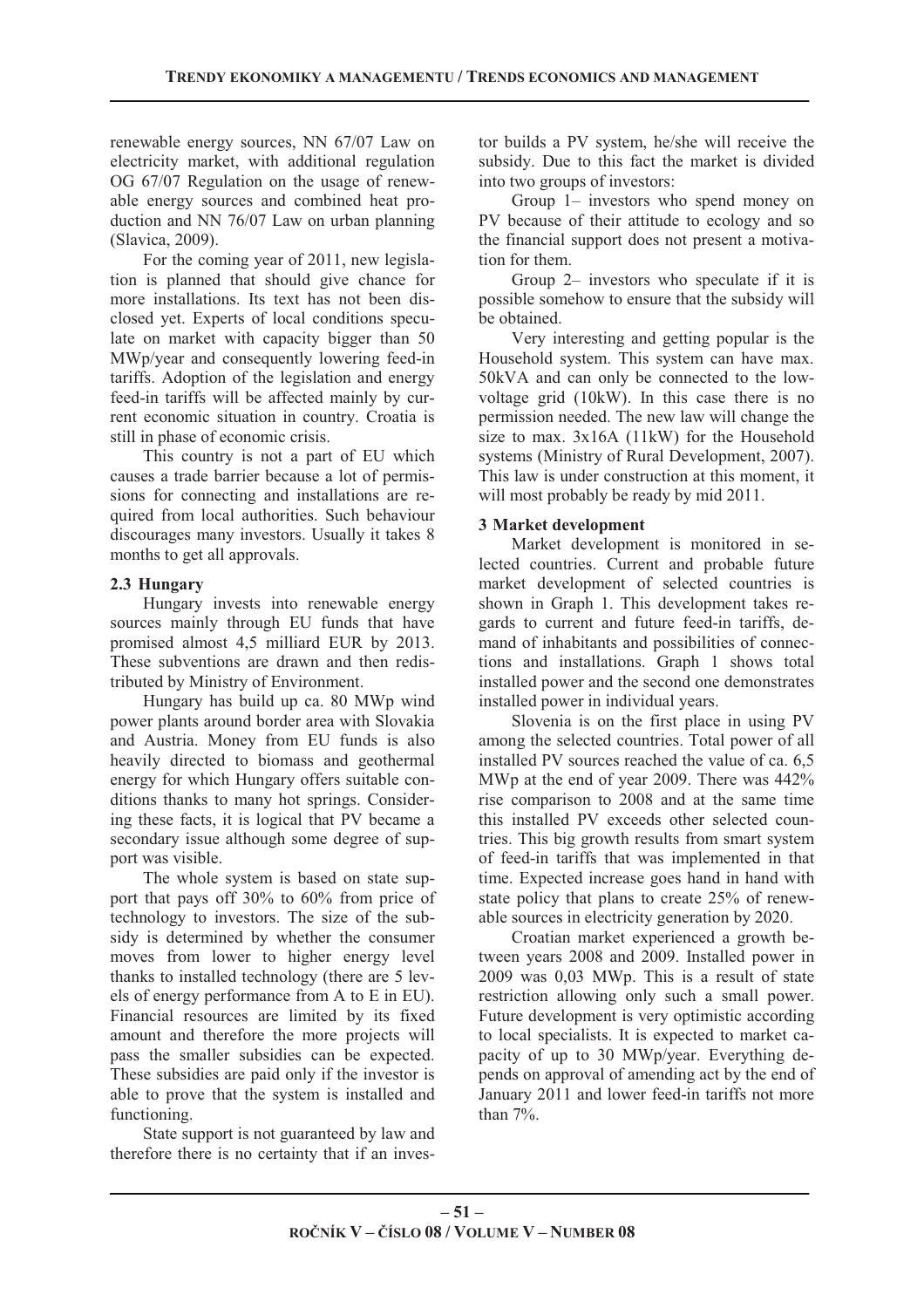



#### **Graph 2** Market development – installed power in individual year Source: Own compilation

<u> 1989 - Johann Barn, mars ann an t-Aonaich an t-Aonaich an t-Aonaich an t-Aonaich an t-Aonaich ann an t-Aonaich</u>

 $1^{\circ}$ ,,e" stands for estimate

 $2^{2}$  Data may differ by increase due to the time span between asking and completing this research and also because island systems do not need to be registered.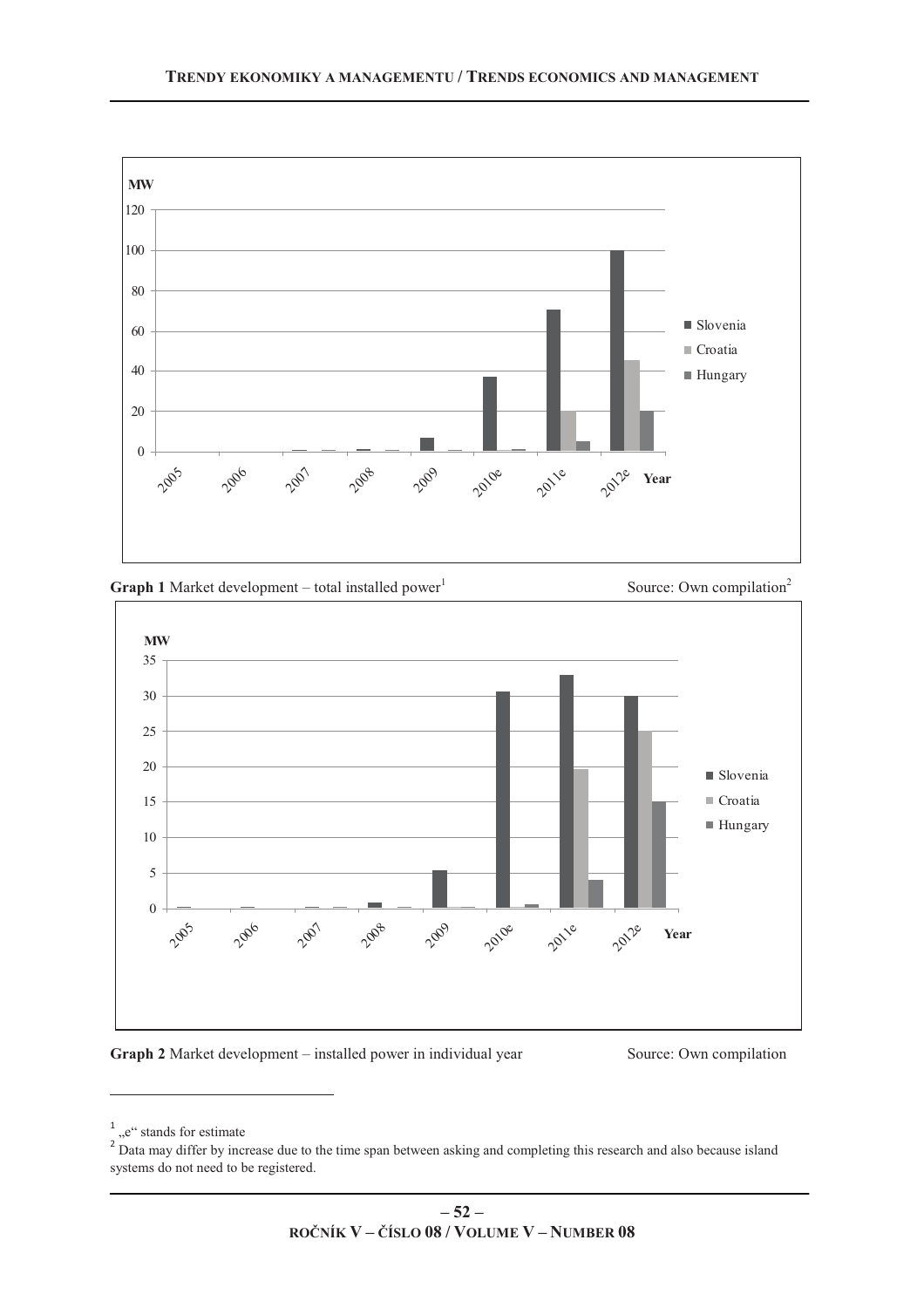|          | 2005             | 2006     | 2007 | 2008 | 2009 | 2010e | 2011e | 2012e |
|----------|------------------|----------|------|------|------|-------|-------|-------|
| Slovenia | 0,1              | 0,2      | 0,4  | 1,2  | 6,5  | 37    | 70    | 100   |
| Croatia  | $\boldsymbol{0}$ | $\theta$ | 0,01 | 0,04 | 0,2  | 0,4   | 20    | 45    |
| Hungary  | 0,07             | 0,13     | 0,3  | 0,4  | 0,6  |       |       | 20    |

**Table 1** Table of values for graph 1

**Table 2** Table of values for graph 2

|          | 2005     | 2006 | 2007 | 2008 | 2009 | 2010e | 2011e | 2012e |
|----------|----------|------|------|------|------|-------|-------|-------|
| Slovenia | 0,1      | 0,1  | 0,2  | 0,8  | 5,3  | 30,5  | 33    | 30    |
| Croatia  | $\theta$ | 0    | 0,01 | 0,03 | 0,16 | 0,2   | 19,6  | 25    |
| Hungary  | 0,07     | 0,06 | 0,17 | 0,1  | 0,2  | 0,4   |       | 15    |

Source: Own compilation

Source: Own compilation

PV systems are not at first position in Hungary due to natural conditions that are more favourable for wind and geothermal energy. Thanks to EU funds, that support PV in Hungary, it seems that investors find new business opportunity no matter if their purposes are only speculative or ecological. So it is obvious that number of PV installations have been significantly growing since the beginning of 2010.

To conclude, the market in Slovenia has consistently growth exponentially, while in Croatia it is more in form of step increase. The prediction of step increase is clearly illustrated on the Graph 3 and Graph 4. The prediction assumes approval of an amendment. Hungary

seems to be the slowest-growing markets due to focus on other sources of energy.

## **4 Market segmentation**

For purposes of this research, the PV market was split up into following segments: private customers, commercial customers and openspace installations. Slovenian, Croatian and Hungarian markets are described in Graph 2.

Slovenia has the most balanced ratio between private and commercial sector. Support of smaller roof-top installations is visible and it motivates investors to install theses systems. It leads to decentralizations of power and moreover to better stability of the network.



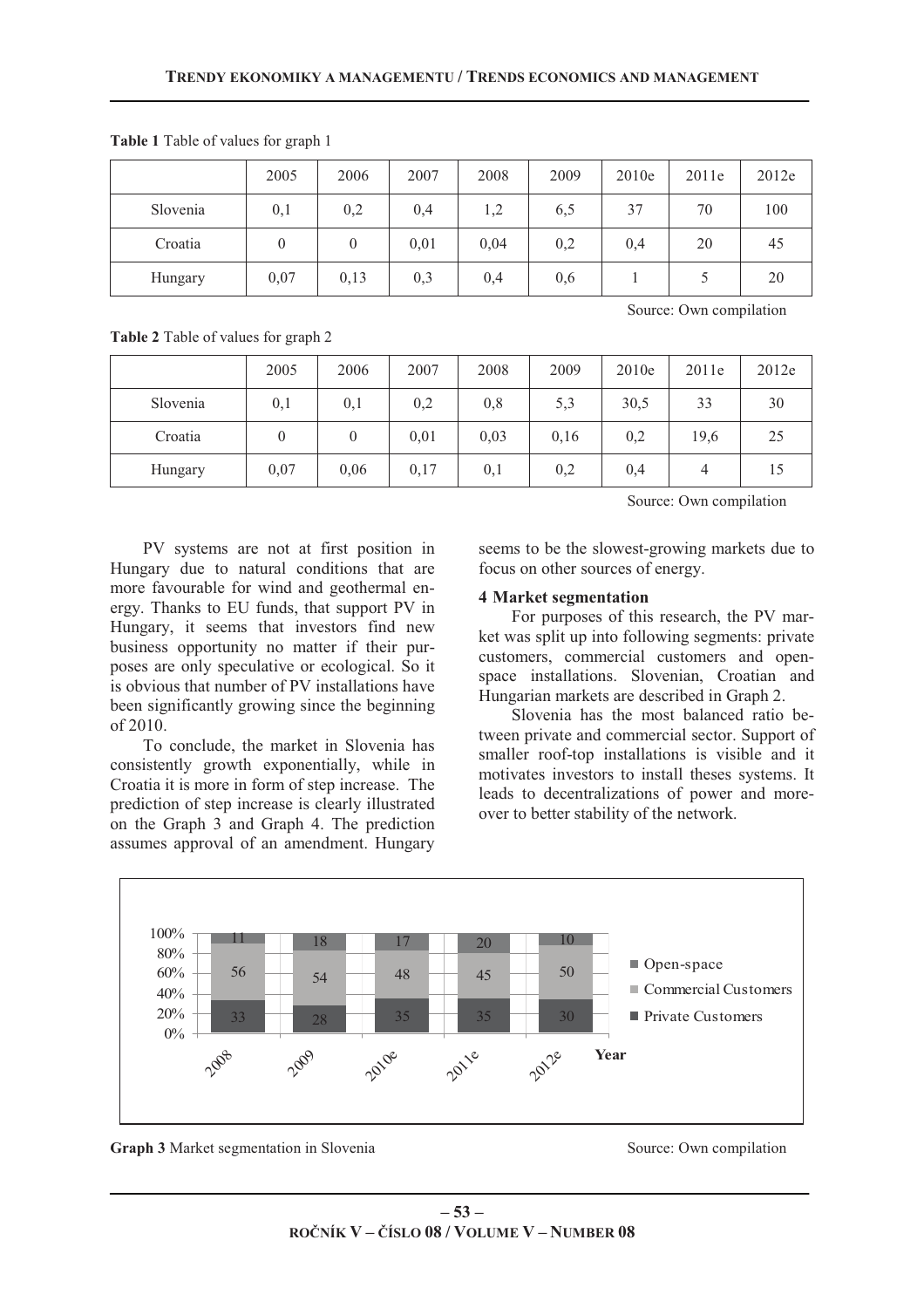







**Graph 5** Market segmentation in Hungary Source: Own compilation

In Croatia, this diagram is affected mainly by prognosis of future installations. The forecast shows a gradual, however, very slow change in this trend especially in comparison to Slovenian PV market. A growth in roof-top installations mainly of businesses and manufacturing companies that have not enough supply of electricity from local distributors is expected.

Hungary is divided between installations on private and corporate buildings now. This reality should be changed with the new year of 2011 thanks to expected changes in perceptions of PV from the state's perspective. In respect to current very slow progress of the changes, it is forecasted that major growth in installations on corporate buildings will occur. Also, the poor economic situation in Hungary and Croatia prevents the progressive development of this sector.

#### **5 Product features**

Apart from end-users, individual installing companies are considered as consumers because they operate with these products and have overview about market possibilities. At the same time they know preferences of their end-users. Graph 6 demonstrates the most preferred product features in chosen countries.

From Graph 6 one can easily read the preferences of investors. In Slovenia, investors stress good price the most. Quality and guarantee conditions are the following factors. In contrast, the preferences of Hungarian investors lay in low price. They emphasize the highest possible performance without regard to efficiency. Guarantees and quality of the product have same preferences. Croatian investors also look for good price in respect of guarantees of the manufacturer and the quality of panels. Branded products are mainly asked in Slovenia.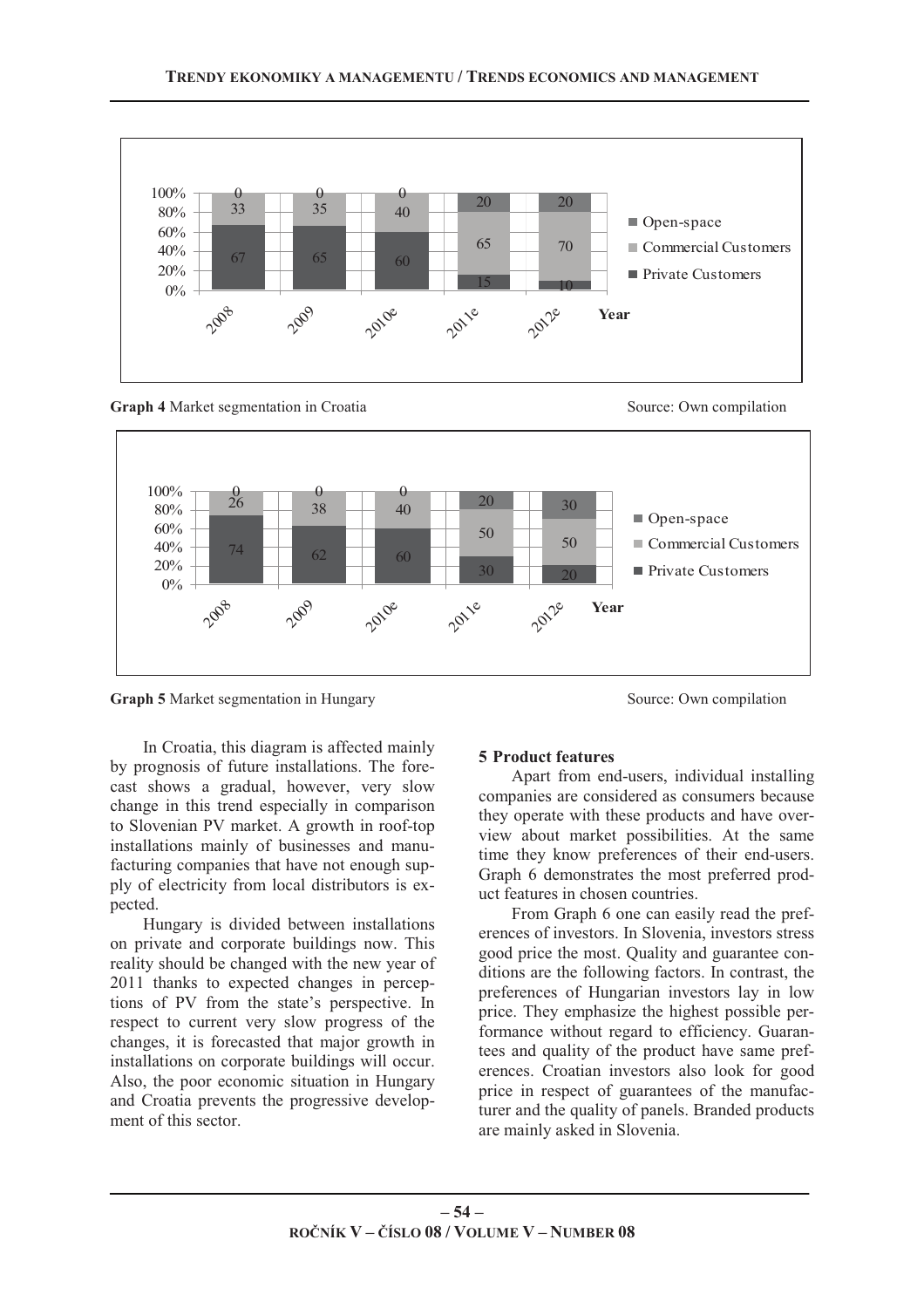

**Graph 6** Product features Source: Own compilation

Croatian end-users demand experiences of the company that carries on the installation, particularly in larger projects that are planned for 2011.

## **6 Discussion**

The market in Slovenia seems fully developed but market structure corresponds to monopolistic competition. This business field is in stage of its biggest development during 2010 and all aspects indicate even bigger expansion in 2011. Although, feed-in tariffs decreased by 14% in 2011 and the 15% subvention for PV integrated systems will be probably stopped in September 2011with the new legislation. Small investors agree that year 2011 will probably be the best year for PV energy sources. Considering reasonable system of feed-in tariffs, it is highly unlikely that an abrupt turnaround in the perception of this energy source would occur as it happened in the Czech Republic. Thanks to support of "roof-integrated" systems, PV becomes partially a symbol of design and partially successfully developing economy. Feed-in tariffs is reduced by 14% for next year 2011 but due to falling prices of technology, it will not probably affect the amount of investments.

In contrast, Croatian market with PV energy sources is experiencing chaotic situation

this year due to economic crisis. Although there are over 15 companies involved in selling and installing PV modules on the market, none of them is able to sustain on this business area. There are only three companies on the market that trade with PV brought to a successful end and were able to make a reasonable profit. Weakness of Croatian market is that a PV installation may stay off-grid and therefore it is unable to supply electricity to its customers. However, Croatia is currently working on new legislation that should be known next year. It is expected that capacity for these energy sources will be increased, which would lead to an open door for all investors and suppliers of green technologies. According to the information from Ministry of Economy, Labour and Entrepreneurship, it is expected that there will be almost 40 MWp of applications for permission, but it is common that not all of them will be successful due to the capacity of distribution network that is in poor conditions due to the low investments in redevelopment. That is why the estimation 2011e is only almost 20 MWp as it is shown in Graph 2. Moreover, there are also projects with wind energy, biomass and water turbines that take's a piece from requested production of electrical energy from green energy sources.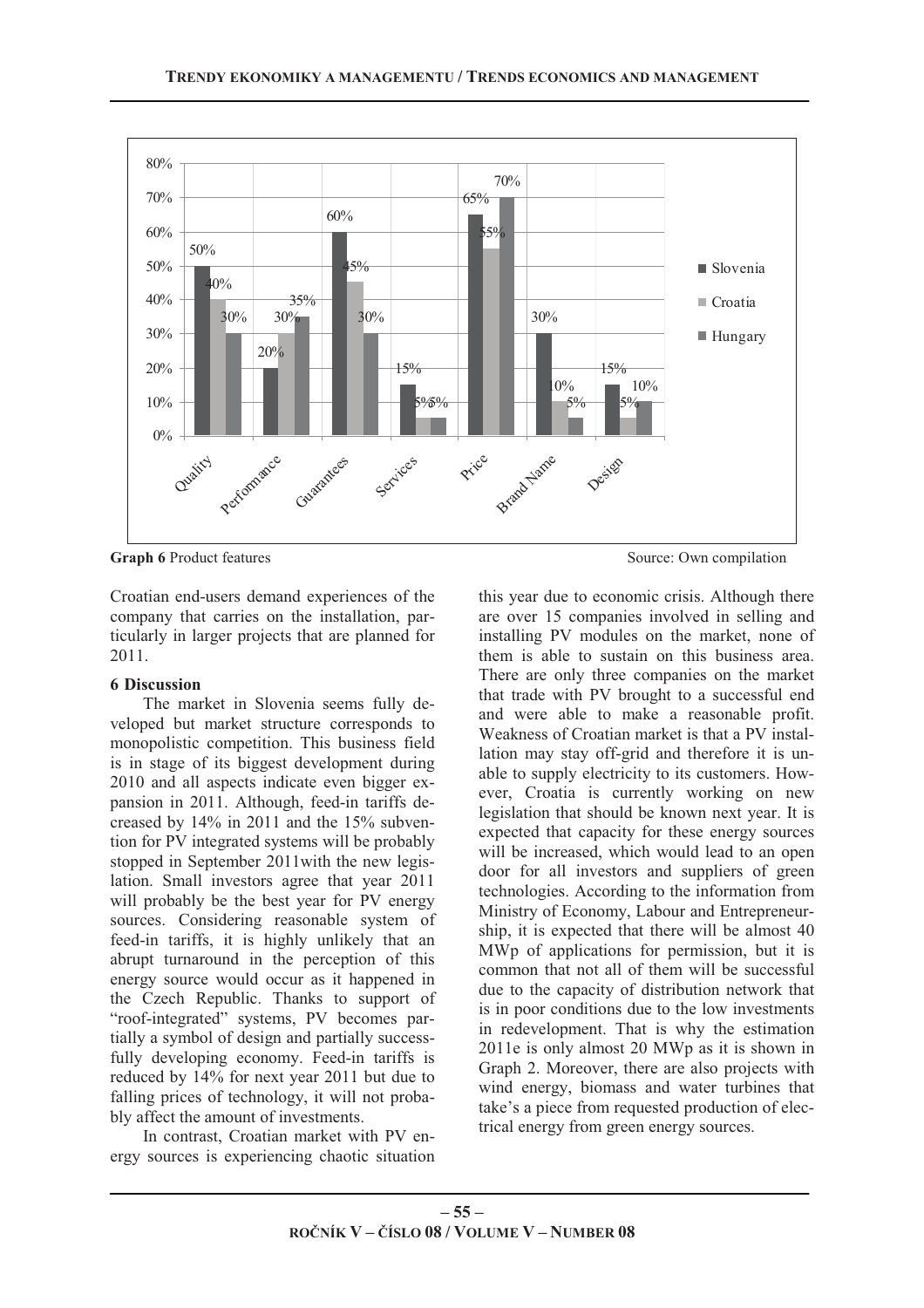Hungary is in a phase of slight economic growth after total bankrupt in 2008. There are not so many investors like in other states; nevertheless, there is apparent interest in it in Hungary. It is granted mainly due to the location of the country – there are not mountains for hydro power plants, there are not many windy areas except for the border with Slovakia and Austria. On the other hand, there is plenty of solar irradiance. Average solar irradiance ranges from 1250 kWh/m2 to 1500 kWh/m2. This important fact makes from Hungary one of the best locations according to average yearly temperature and average solar irradiance. During spring and summer of 2010 government subventions into PV systems were stopped. Now investments into PV installations are on their start again. Companies and investors who are concerned with PV installations expect growth of investments in the next year. Ministry of Environment has ca. 4,5 milliard EUR for investment into green energy. It was planned to invest ca. 250 million EUR into PV power plants. It seems that this trend will continue and investments into PV will increase due to transfer of investments from wind power plant.

## **Conclusions**

It could be said that Slovenia is the best market for investments into PV systems from the above described Balkan states. Slovenia has almost no entry barriers. Market structure is appropriate to monopolistic competition with but one company starts to be dominant. Investments into this business field grow and it is expected to continue in the same trend for

#### **References**

AWERBUCH, S. (2000) Investing in photovoltaics: risk, accounting and the value of new technology. Energy Policy. vol. 28, no. 14, pp. 1023-1035. CRISTIAN, C. D. A. (2008) Marketing Strategy On Photovoltaic Market. The Journal of the Faculty of Economics - Economic. vol. 4, no. 1, pp. 822-827. Croatian Energy Regulatory Agency. 2010. [online] [accessed 2010-10-23] Available at http://www.hera.hr/english/html/index.html DUSONCHET, L., TELARETTI, E. (2010) Economic Analysis of Different Supporting Policies for the Production of Electrical Energy by Solar Photovoltaics in Eastern European Union Countries. Energy Policy. vol. 38, no. 8, pp. 4011-4020.

the next year despite of decreased feed-in tariffs by 14%.

Croatian market stagnates due to the restrictive condition in the legislation that allows only 1 MWp as an on-grid power. Moreover, the whole process is accompanied by many applications for permits. Currently feed-in tariffs are very attractive at the value of 0,46  $\varepsilon$ /kWh for installations with performance up to 10 kWp but nobody gets permissions. On the other hand, PV systems are spread over Croatian islands and seaside where there is no electricity or the capacity of local grid is not able to meet the demand. Unfavourable conditions of this market should be changed thanks to new legislation in 2011. It is expected revitalization of the market. The biggest boom will probably arrive in 2012.

Hungarian system, that supports investors with 30% - 60% subsidy for technology, will start up this market. It is expected that this investments will grow mainly thanks to qualified organizations. Market development predicts meaningful growth in 2012. However, this market will not probably reach the same size as markets in Slovenia or Croatia.

Thanks to conducted analysis of the data obtained, it is possible to compile fuzzy mathematical model that will be used as managerial tool for investment decision in PV projects. Based on gained information, the model is able to calculate height of investment costs, costs of technical documentation, preparation of the project itself and rate of return. At the same time, the information given with regard to the selected country and its political, economic and legislative conditions is taken into account.

Energetski institut Hrvoje Požar. 2007. Energetski zakony [online] [accessed 2010-10-29] Available at http://www.eihp.hr/hrvatski/zakoni\_propisi.htm European Central Bank (2010), Euro foreign exchange reference rates [online] [accessed 2010-10- 20] Available at http://www.ecb.eu/stats/exchange/eurofxref/html/in dex.en.html GIPE, P. (2010) "Slovenian Feed in Tariffs in Place 10 MW of PV Possible in 2010" [online] [accessed 2010-10-23] Available at http://www.allianceforrenewableenergy.org/2010/0 7/slovenian-feed-in-tariffs-in-place-10-mw-of-pvpossible-in-2010.html GREEN, M. A. (2004) Recent Developments in Photovoltaics. Solar Energy. vol. 76, no. 14, pp. 3- 8.